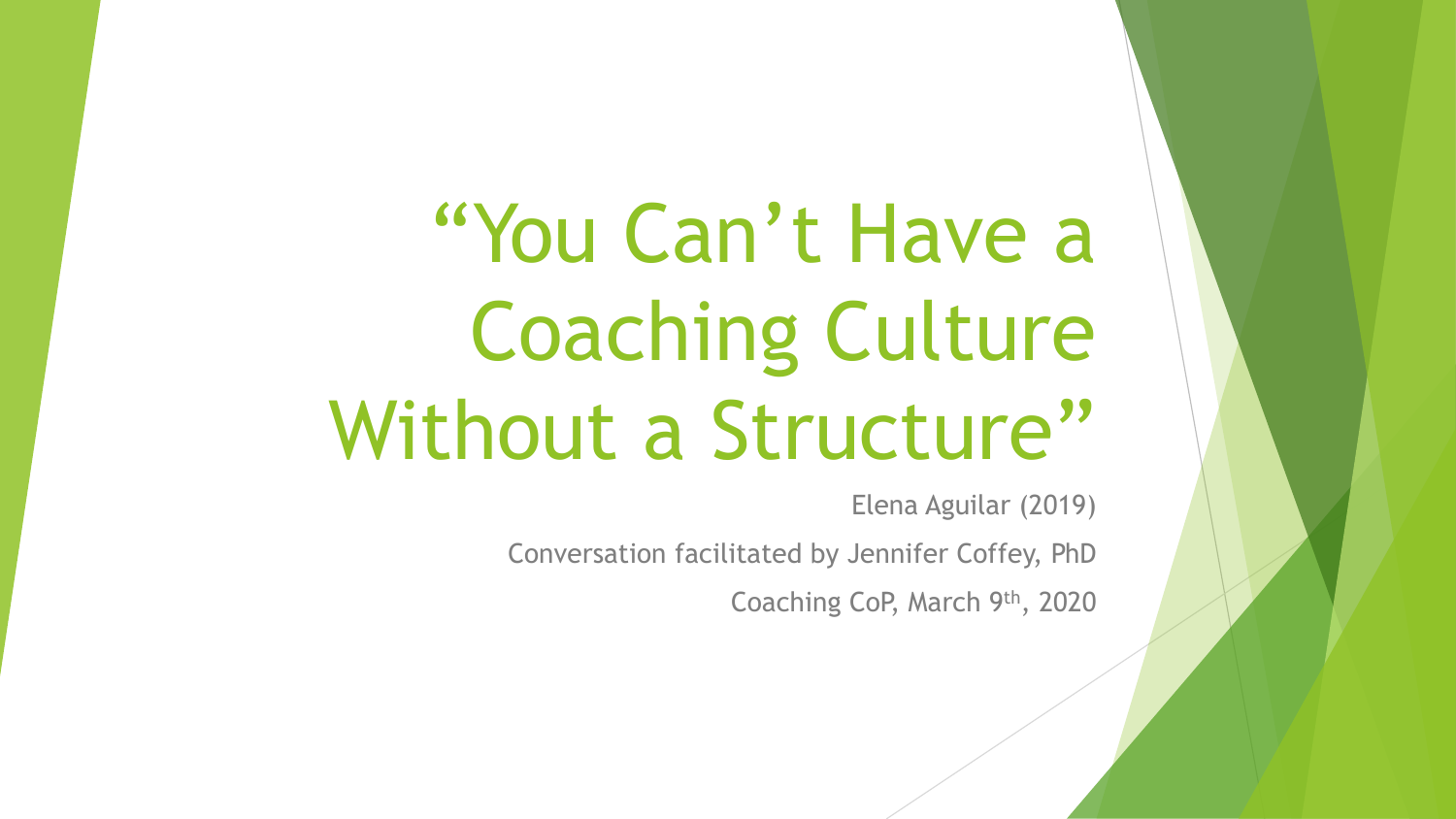#### Problem #1: Lack of intentionality and strategy

- $\blacktriangleright$  Solutions:
	- Define "coaching"
	- $\blacktriangleright$  Agree on what coaches are supposed to do
	- ▶ Create a "skeleton" of a coaching program

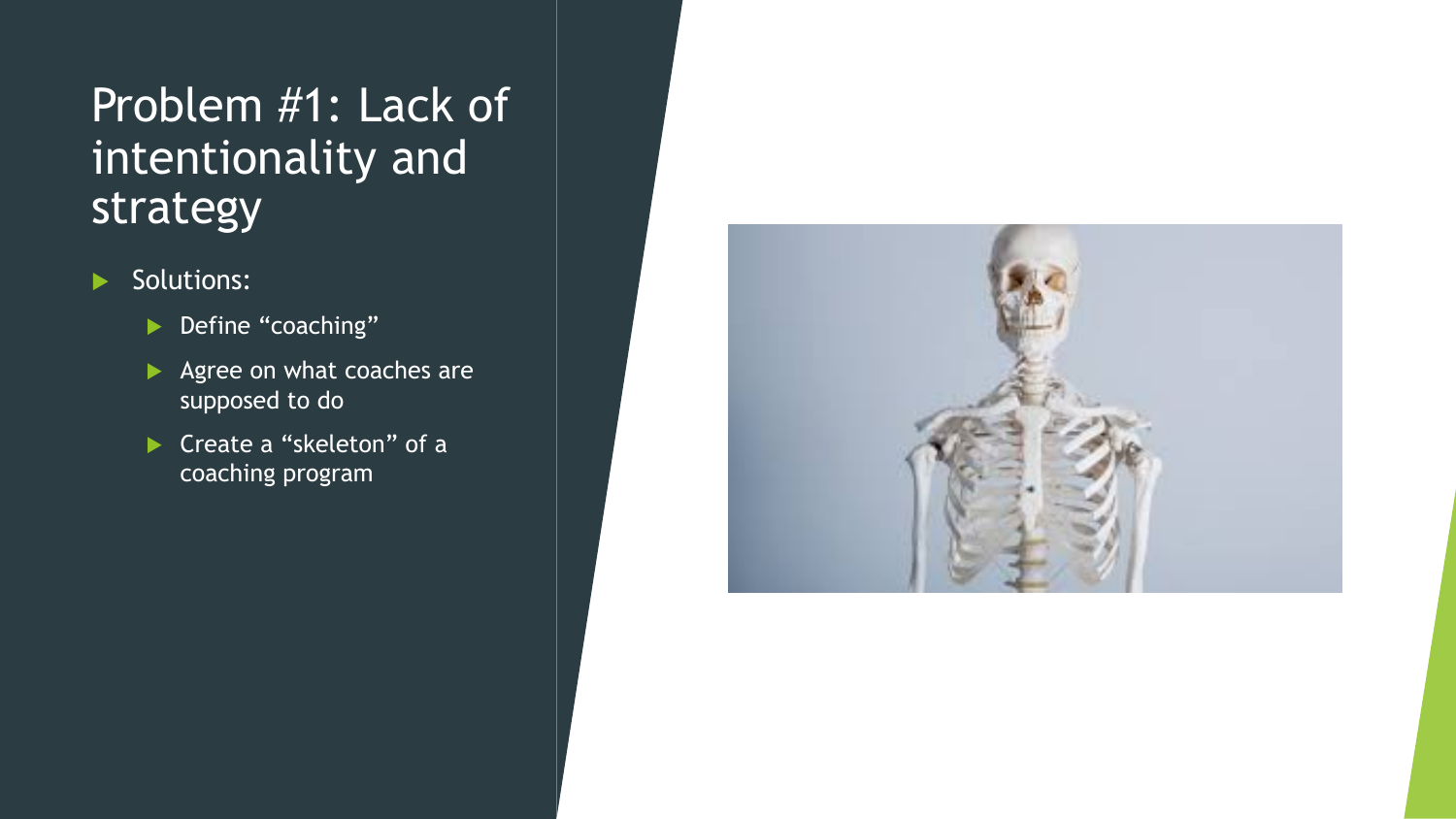#### Elements of a Coaching Structure *Which element have you done well? Which element is hardest?*

- Articulate a Definition and Vision
- Consider the Context
- **Exercise A Coaching Model**
- Set Program Goals
- Hire the Right Coaches
- $\blacktriangleright$  Build the Coaching Relationship
- Understand How Coaching Works
- **Protect Confidential** Communication
- Evaluate your Efforts

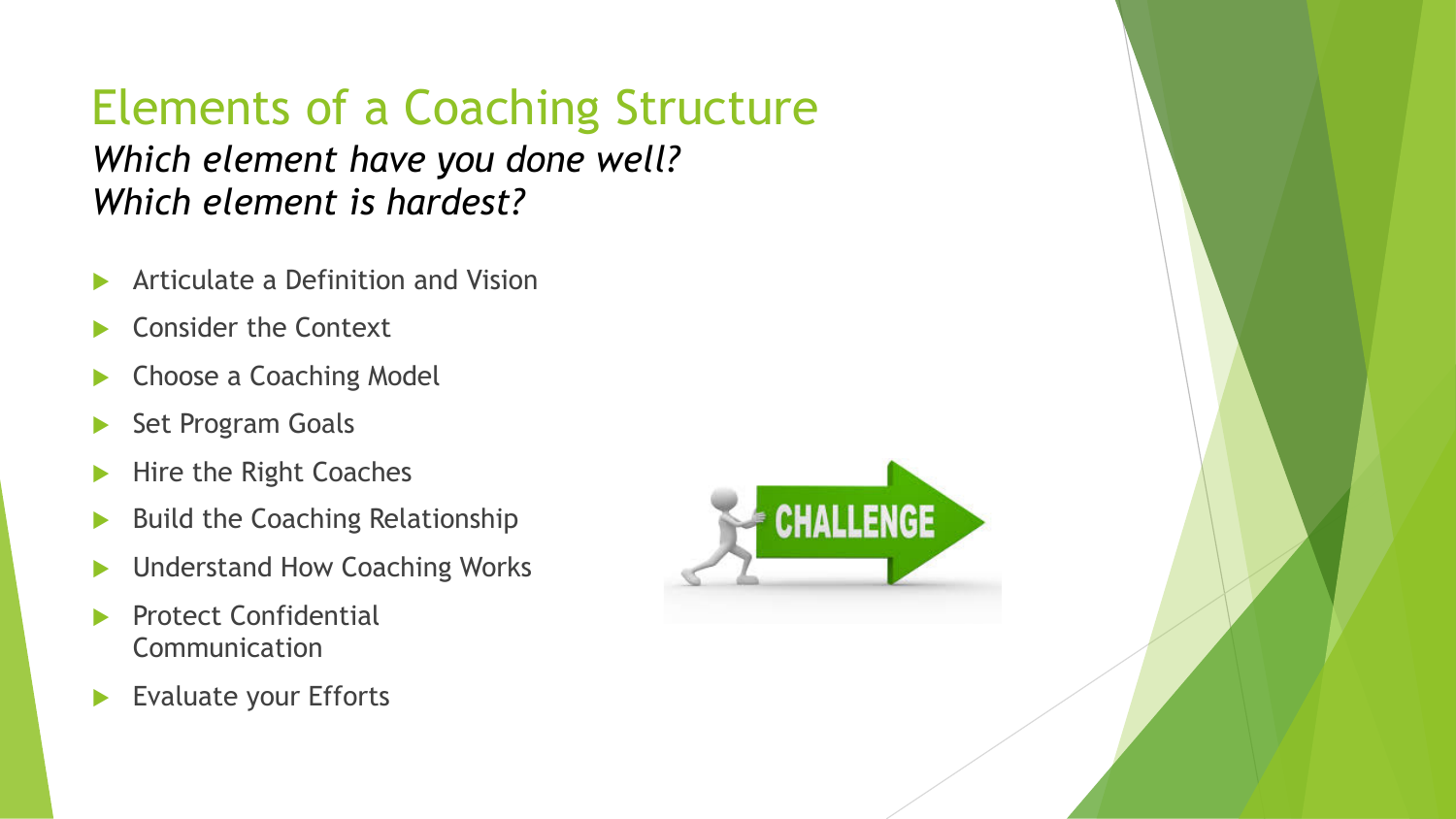## **Vision**

(vizh'an)  $n$ . 1. An imagined idea or a goal toward which one aspires.

### #1 Articulate a Definition & Vision

How does your SPDG define coaching? Do you base it on a vision statement?

- $\blacktriangleright$  How do you anchor that definition in student needs?
- $\blacktriangleright$  How do you recognize organizational conditions?
- $\blacktriangleright$  How do you share that definition?
	- $\blacktriangleright$  With teachers?
	- $\blacktriangleright$  With administrators?
	- $\blacktriangleright$  With your coaches?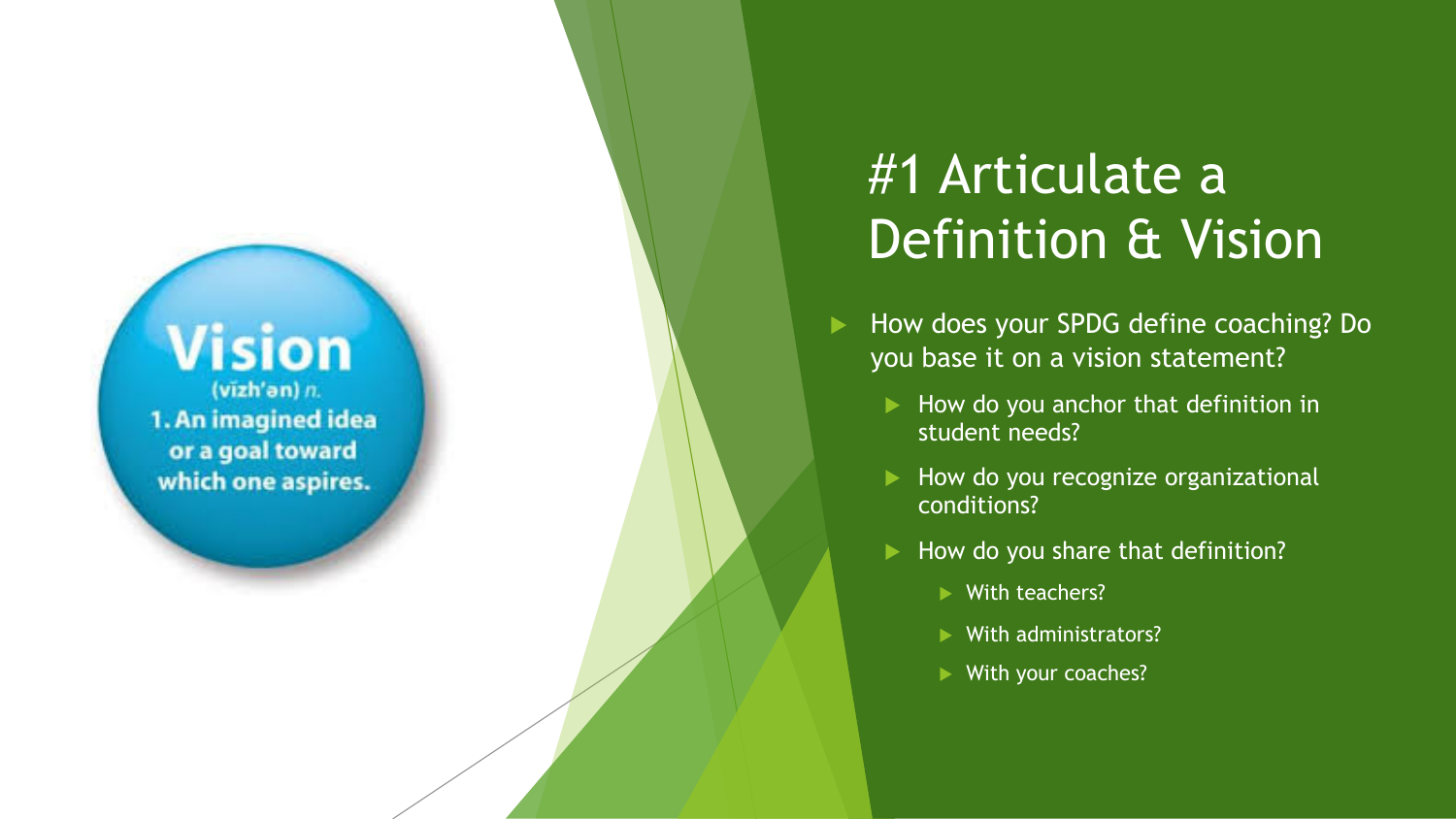#### #2 Consider the Context

# CONTEXT MATTERS

- Where does your coaching fit within the broader plan for development?
	- $\blacktriangleright$  In the school?
	- $\blacktriangleright$  In the district?
	- $\blacktriangleright$  In the State

"When we can see where coaching lives as part of a broader plan for development, we can zero in on what coaching can and can't do—and what learning needs to happen within other structures"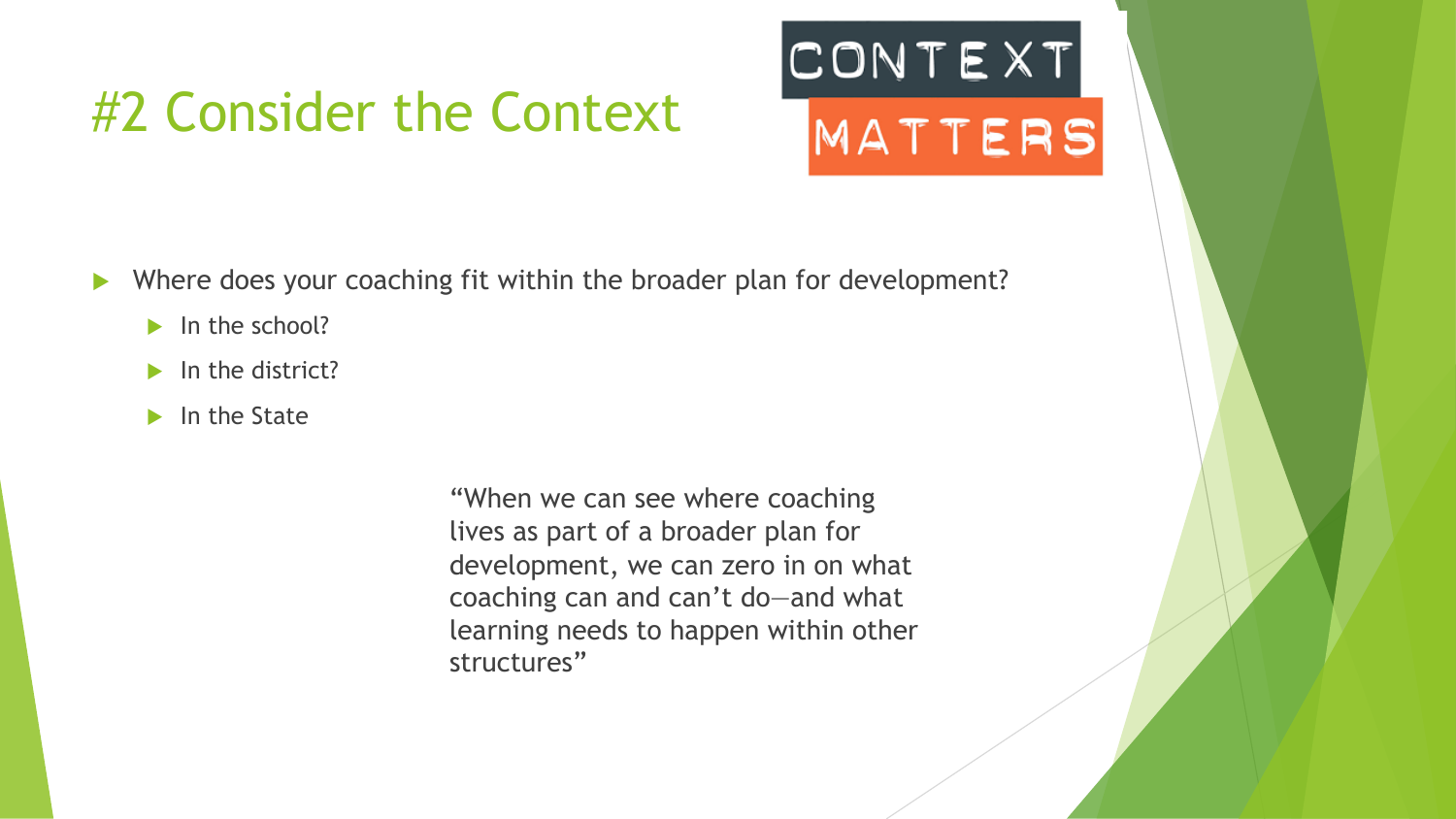

## #3 Choose a Coaching Model

"*Coaching model* refers to the broad parameters of how a coaching program works and what it focuses on."

Should name the texts and authors that have influenced the coaching model.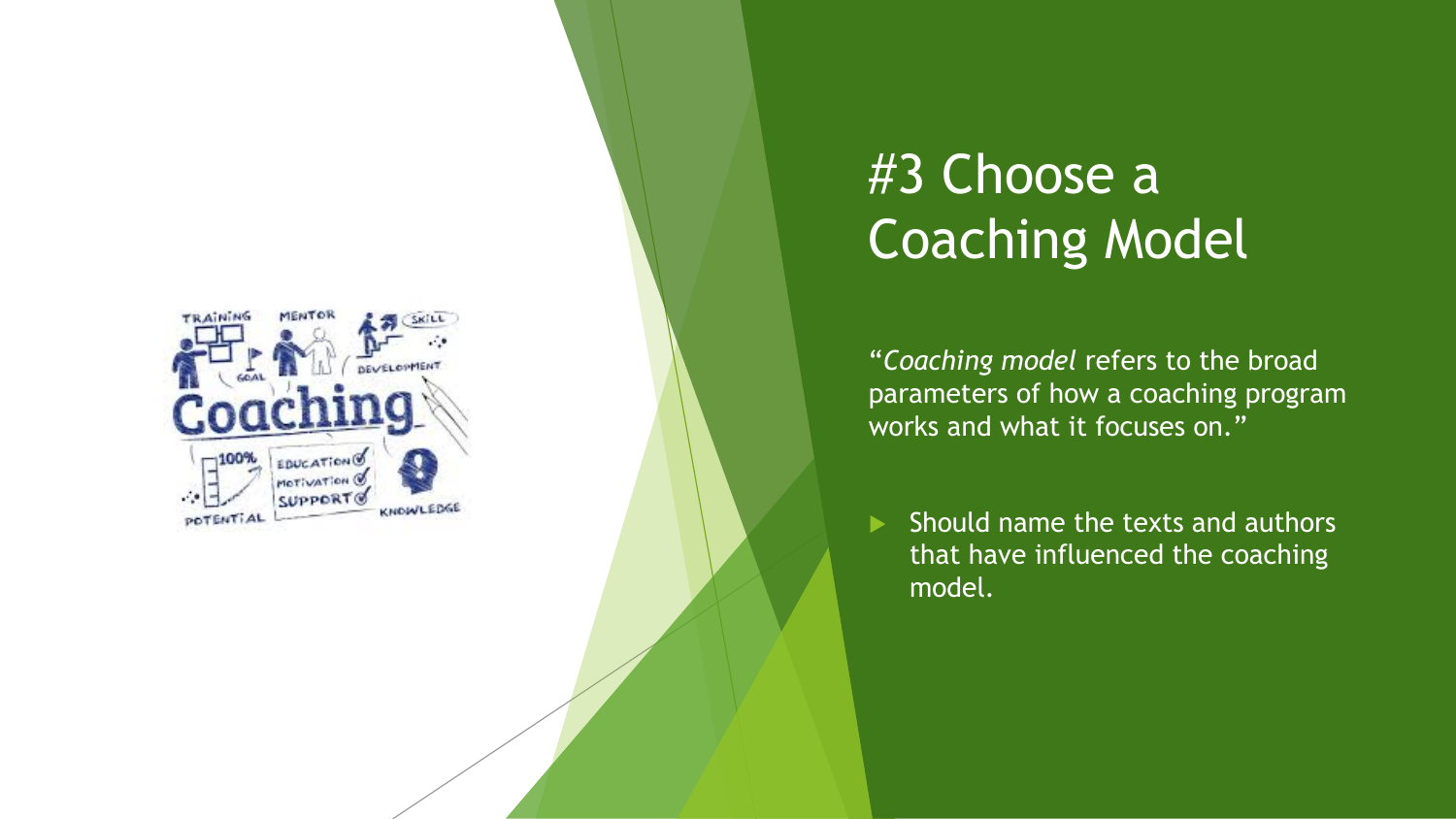#### #4 Set Program Goals

Example: "This year,  $90\%$  of effective teachers will be retained."

Please share one or more of your coaching program goals in the chat pod.

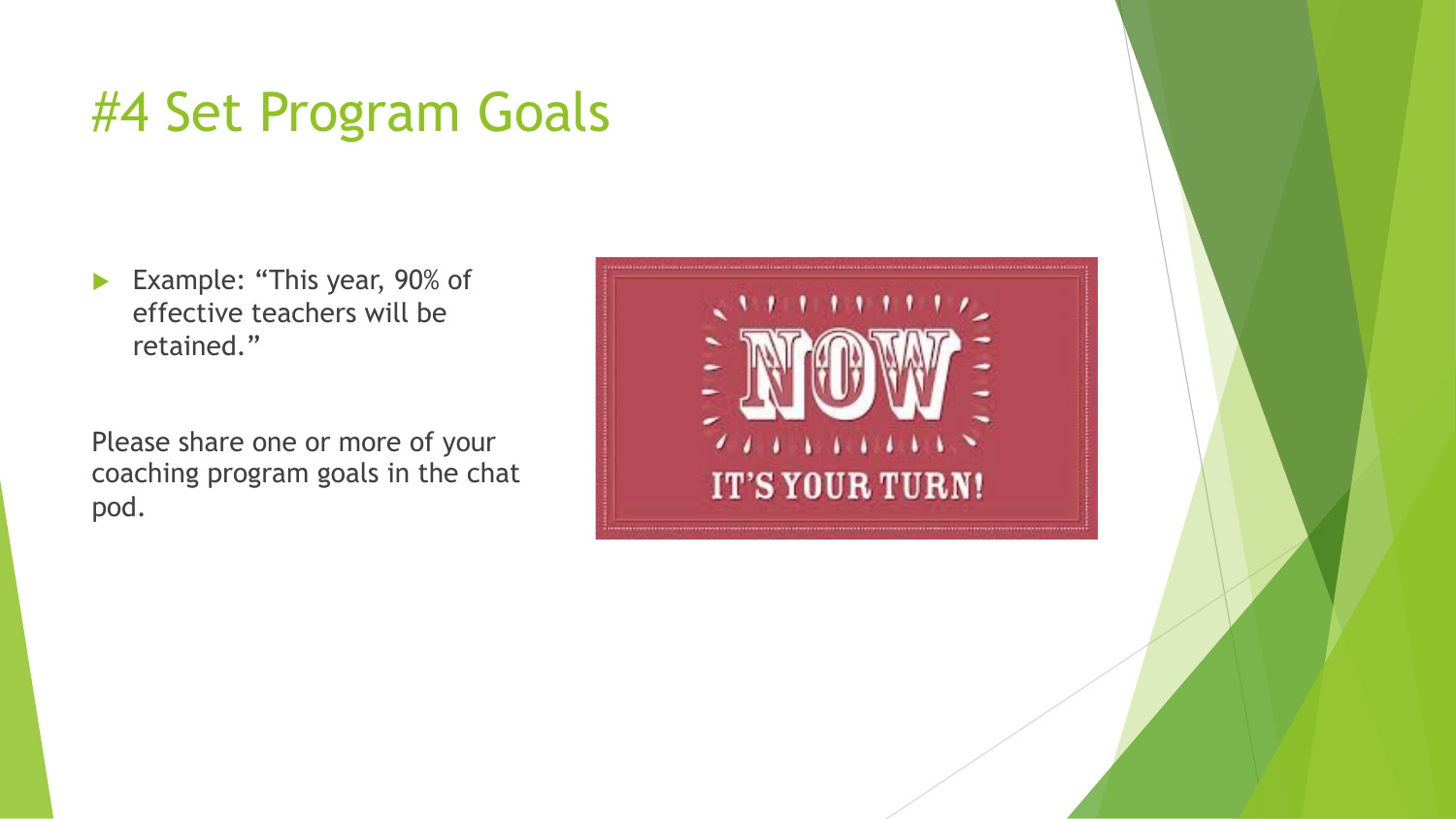## #5 Hire the Right Coaches

"A coaching program's directors must name the skills and knowledge their coaches will need and determine which skills can be developed in someone and which must be evident at the time of hiring."

#### **EB-PD Rubric**

#### **A(2) Selection**

Clear expectations are provided for SPDG trainers and SPDG coaches/ mentors.

- Expectations for coaches'/mentors' qualifications and experience and how these qualifications will be ascertained.
- o Description of role or responsibilities for coaches or mentors (the people who provided follow-up to training).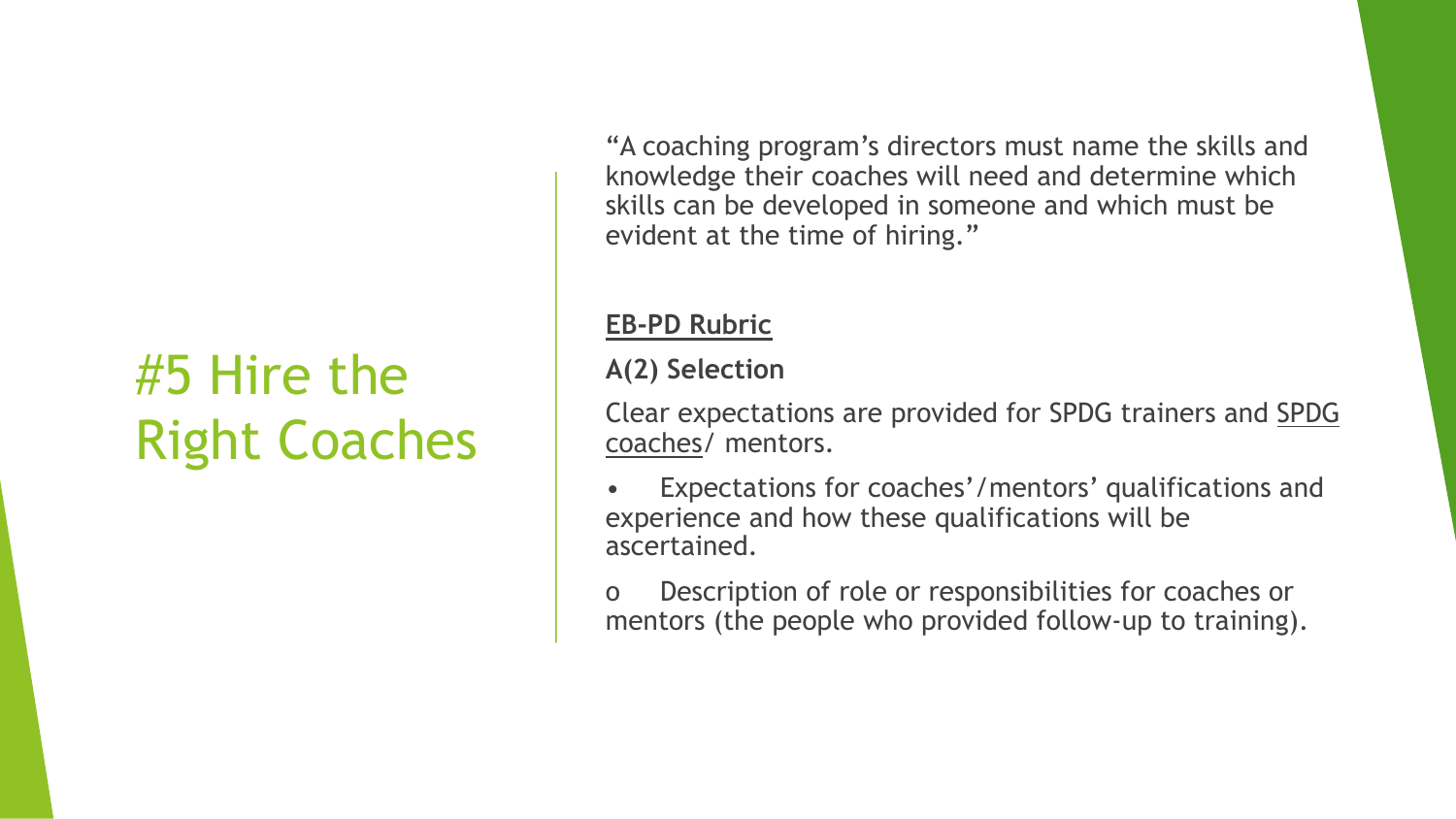- 6 dispositions that enable a coach to develop a trusting relationship that leads to transformational change:
	- $\blacktriangleright$  Compassion
	- $\blacktriangleright$  Curiosity
	- Trust in the coaching process
	- Humility and mutuality
	- $\blacktriangleright$  Appreciation
	- $\blacktriangleright$  A learning orientation

*Do you select for these qualities or train them? Or a combination of the two?*

## #6 Build the Coaching Relationship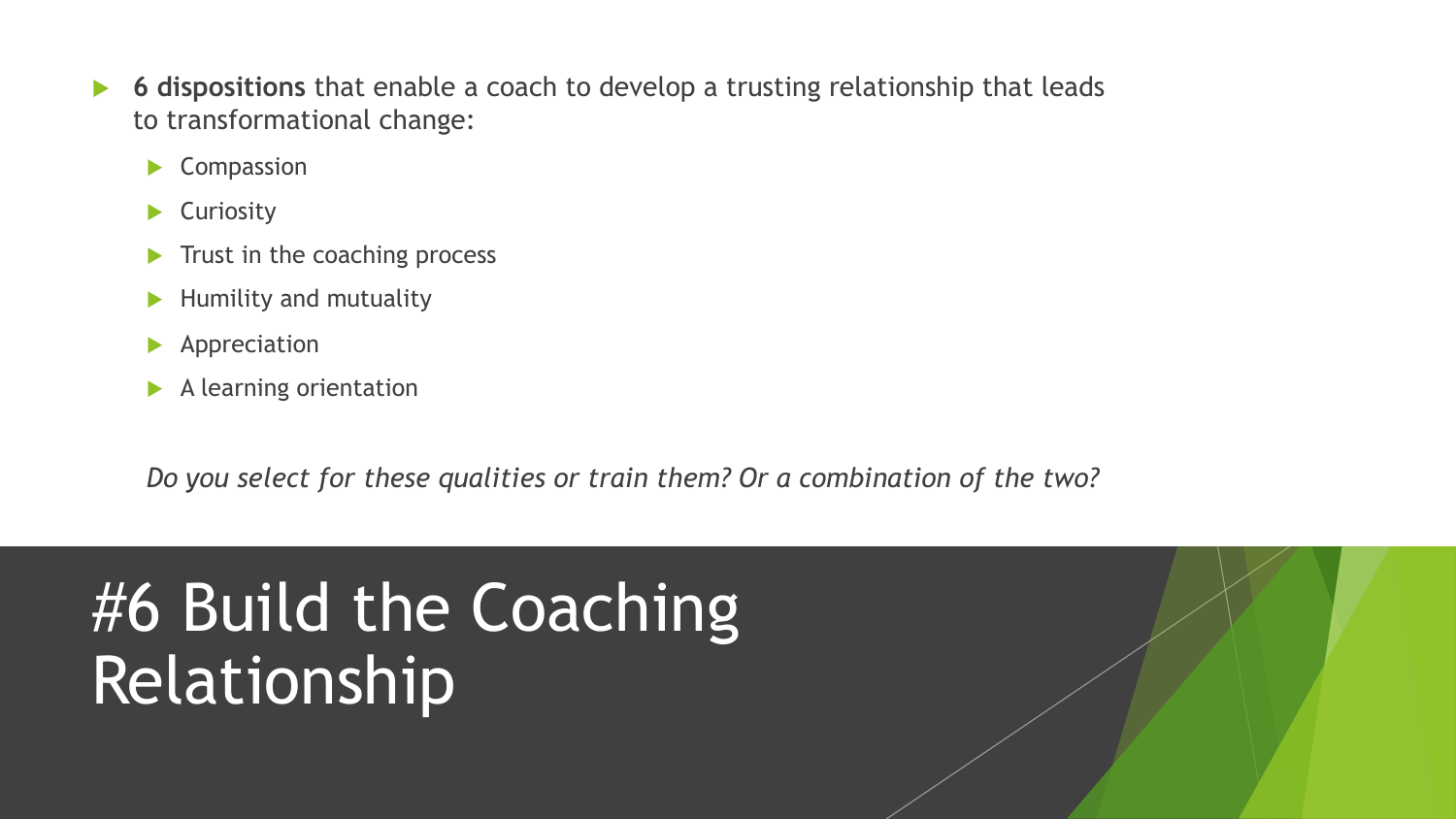#### #7 Understand How Coaching Works



"The coach and the teacher create goals aligned to programmatic goals and perhaps to school or district goals—to work on together (*For example, I will use 3 kinds of formative assessment every week to track student growth in* ---)"

How often do your coaches re-assess their goals with those personnel they're supporting?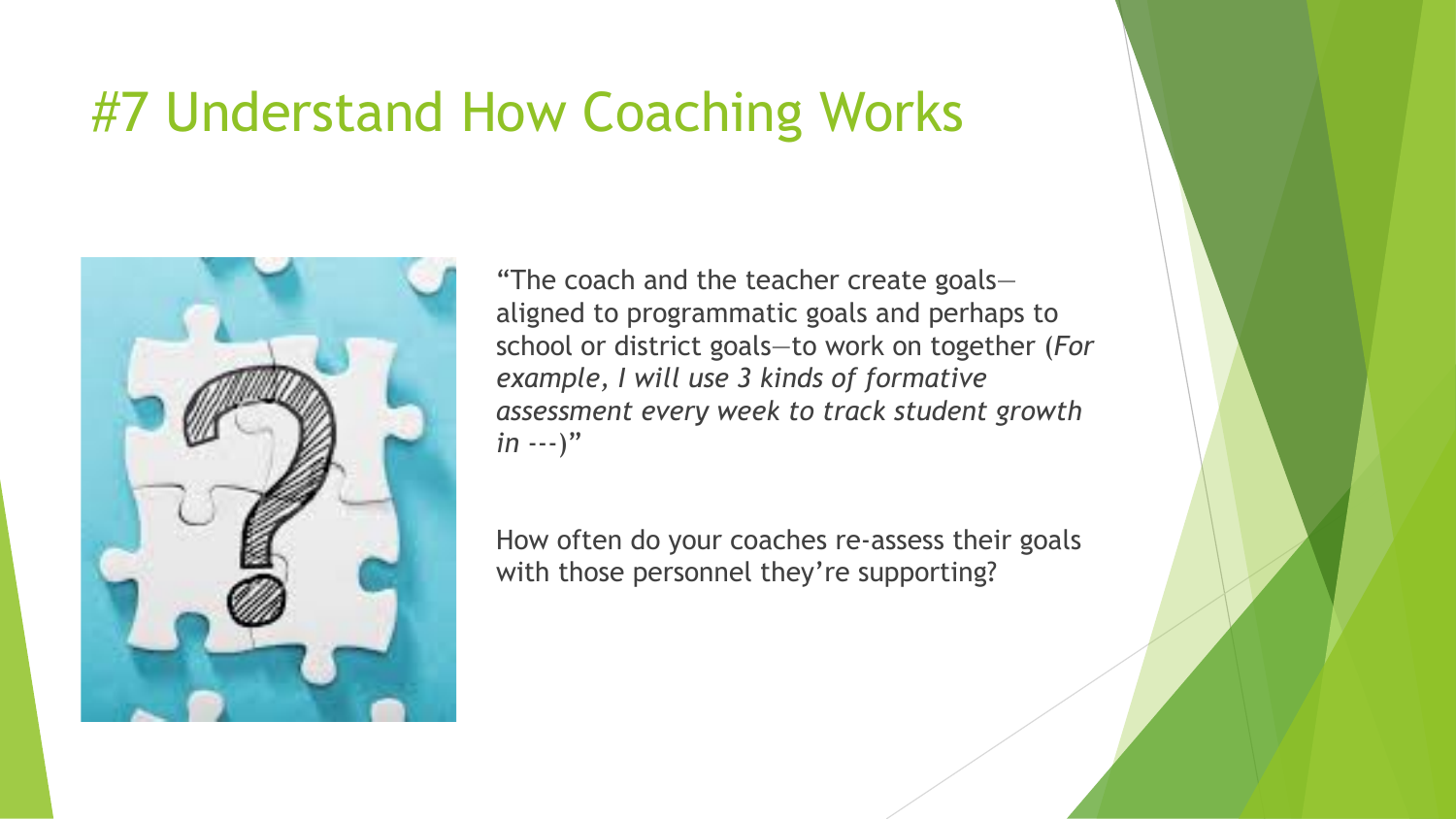# #9 Evaluate your Efforts



How would you assess your evaluation of coaching currently?

Where would you like to be in a year's time?



What outcomes do you use to evaluate coaching?